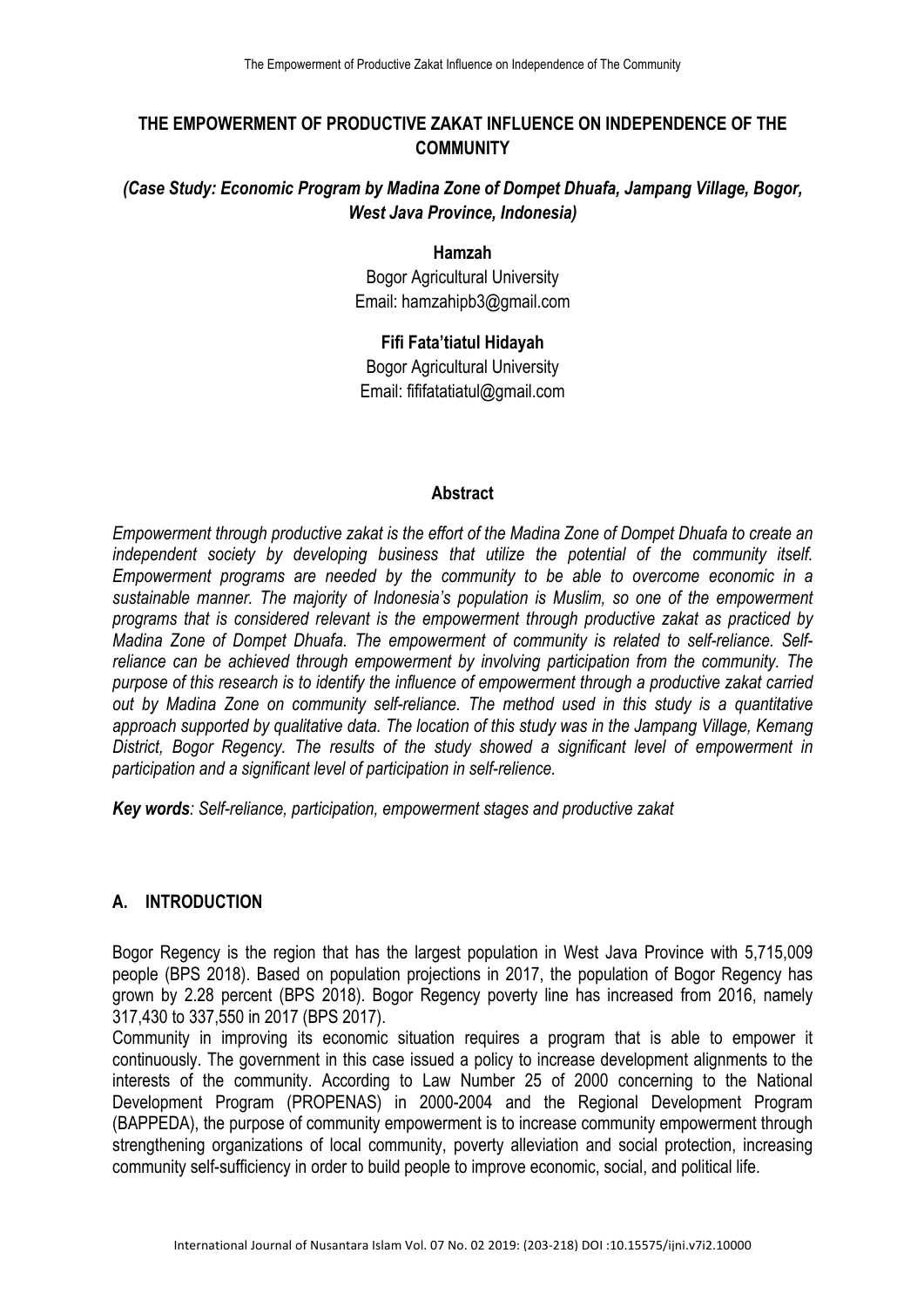Non-governmental organizations in Indonesia in this part have also participated in developing empowerment programs. Empowerment has the meaning of how to make people able to build themselves, improve their quality of life independently, and do not depend on other parties (Karsidi 2001). Community empowerment according to Law No. 6 of 2014 is concerning to village. Village is an effort to develop community self-relience and prosperity by increasing knowledge, attitudes, skills, behaviors, abilities, awareness and utilizing resources through the determination of policies, programs, activities, and assistance in accordance with the essence of the problem and priority needs of village communities. The ultimate goal of community empowerment is the formation of independent individuals and communities.

Community empowerment can be done through various efforts; one of them is through zakat management institutions. Zakat is a form of worship for Muslims, socially means helping among humans (Rosmawati 2014). According to Amalia (2012), the potential of zakat that can be developed to alleviate poverty is zakat, which has a productive dispotion. One of the institutions implementing productive zakat utilization is the Madina Zone of Dompet Dhuafa Institute by empowering the community.

There are many zakat management institutions in Indonesia, including the Amil Zakat, Infaq and Shadaqah Board (BAZIS) that is a government amil institution, which actually came before Dompet Dhuafa. However, Dompet Dhuafa is able to compete with BAZIS and has been widely trusted by the public and the government because it has many experiences in managing zakat, infaq and shadaqah, and endowments (Nurdin 2013). Dompet Dhuafa is not only a charity institution but also a socialhumanitarian institution that is closely related to community development. Dompet Dhuafa in carrying out its social-humanitarian mission established a new institution, the Madina Zone. The Madina Zone of Dompet Dhuafa Institute focuses on the implementation of community empowerment programs through the distribution of zakat funds. This is what makes the writer interested in researching the empowerment carried out by the Madina Zone of Dompet Dhuafa.

Self-reliance for the community is important. Someone who is independent no longer depends on others. Self-reliance in the concept of community empowerment is the level of progress that must be achieved, so that the community can build and maintain its survival based on its own strength in a sustainable manner (Noor 2011). Based on the results of previous studies, self-reliance can be achieved through intensive guidance and counseling (Rosmawati 2014). The result of Arif's research (2010) explains that proper zakat management has a significant effect on the economy through effective mechanisms. Similarly, the result of Kholiq's research (2012) states that the utilization of zakat can encourage mustahiq (receiver of zakat) to have an independent business. This success was achieved by carrying out the stages. According to Hamzah and Neneng's (2012) research results also show that self-reliance is significantly related to empowerment, and the empowerment is carried out with appropriate strategies through business development, financial capital, marketing, and so on. Based on some of the studies it can be concluded that self-reliance is important for the community and it can be achieved through empowerment that involves the participation of the community itself. For this reason, this research is considered important to analyze how the effect of empowerment on community self-reliance.

# **The Purposes of Research**

The purpose of this study is to analyze the effect of empowerment on community self-reliance. The specific objectives are as follows:

- 1. To analyze economic empowerment carried out by the Madina Zone of Dompet Dhuafa institution.
- 2. To analyze the effect of empowerment on the participation of beneficiaries (partners) in the economic empowerment program carried out by the Madina Zone of Dompet Dhuafa institution.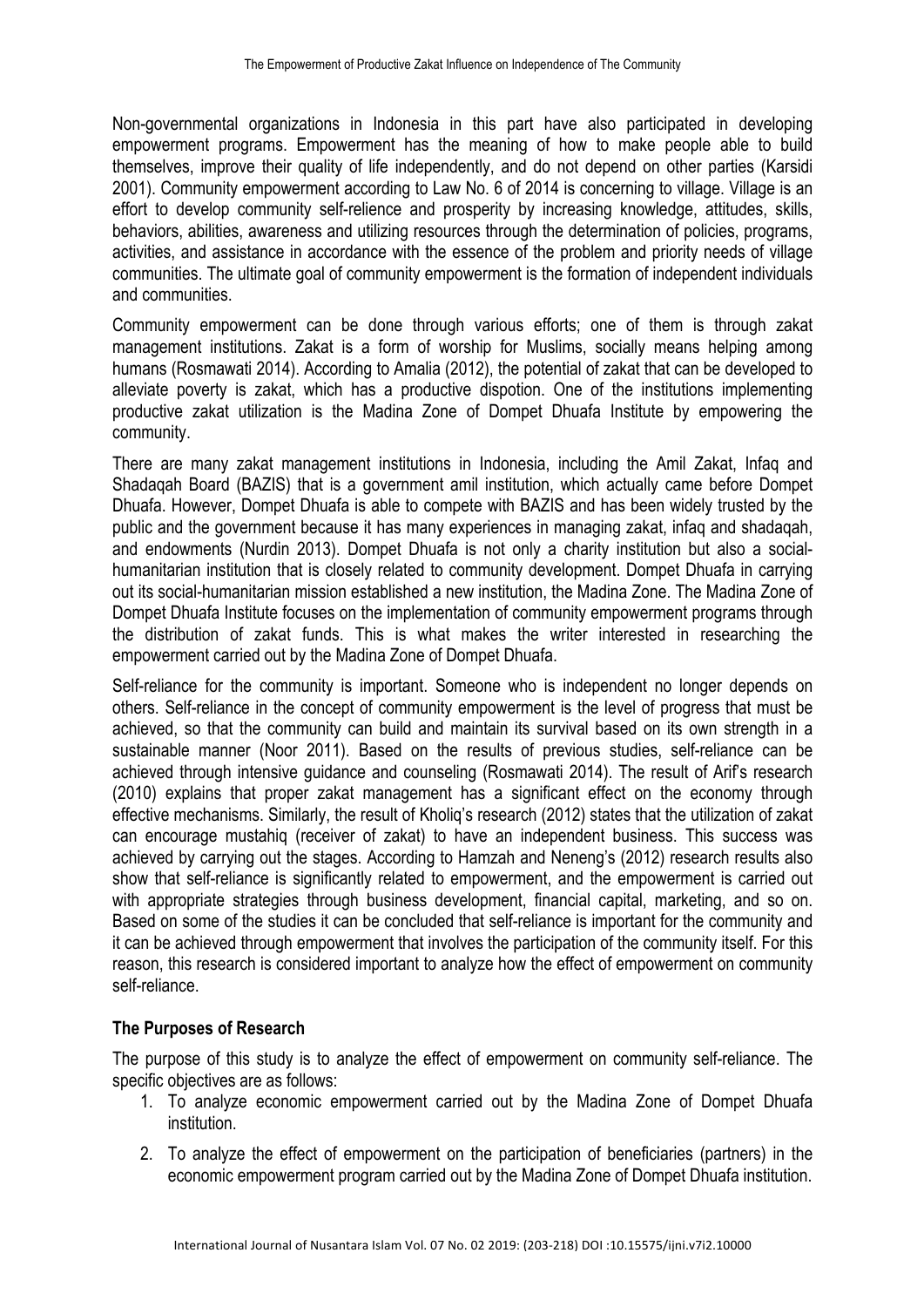3. To analyze the effect of participation on the self-reliance of the beneficiaries (partners) in the economic empowerment program carried out by the Madina Zone of Dompet Dhuafa institution;

#### **Community Empowerment**

Empowerment is a personal and or social process, as an effort to realize a strengthening of personal abilities, competencies, creativities and freedom of actions (Robinson 1994). Empowerment aims to help clients gain power, strength and ability to make decisions and actions to be taken and related to the client's itself, including reducing personal and social obstacles in taking action (Nasdian 2014).

Community empowerment is the concept of economic development that encapsulates the values of the community to build a new paradigm of develpoment in *people-centered, participatory, empowerment and sustainable* (Chambers 1995). The concept of development with the community empowerment model does not merely meet the basic needs of the community but rather as an effort to find alternatives to local economic growth.

Empowerment addresses how individuals, groups, or communities try to control their own lives and try to shape the future according to their wishes (Nasdian 2014). This concept is in line with the thoughts of Karsidi (2001) which says that community empowerment is nothing but providing motivation and encouragement to the community. It is to be able to explore their potential and dare to act to improve their quality of life, including through education for their self-awareness and ability.

Empowerment is done so that community is able to participate to achieve self-reliance (Nasdian 2014). Empowerment is an effort to foster participation and self-reliance so that the community at the individual, group, institutional, and community level has a welfare level that is better than before, has access to resources, has critical awareness, and be able to organize and make social control of all development activities carried out in his environment.

Based on the opinions of some figures and explanations above, it can be concluded that community empowerment is a personal and or social process as an effort to provide or transfer some of the power and ability to the community, so that they are able to recognize the potential and utilize that potential to be able to control their own lives and improve their quality of life which can be seen from their selfreliance. The empowerment process is not instant, but requires time and stages of development in accordance with the level of community readiness.

#### **Empowerment Stages**

The empowerment stage is a continuous effort carried out during the empowerment process. The process of community empowerment according to Andriyani et al. (2017) has three stages, including the awareness phase, the capacitance stage and the power supply stage.

- 1. The first stage is the awareness phase. In this phase is carried out with the community. The socialization process is carried out by village leaders through village meetings by providing understanding to the community.
- 2. The second stage is the capacitation stage. Government participation in this stage is needed. The government should have more roles in inviting, inspiring, and stimulating the community. One of the tasks is realized in the good cooperation between the government and the community. The role of the government in this case is to improve human resources through guidance, counseling and training to the community.
- 3. The third stage is the providing power. Community empowerment can be seen from the role of the government in providing assistance in the form of loan funds to community groups that have businesses and physical assistance to improve facilities and infrastructure.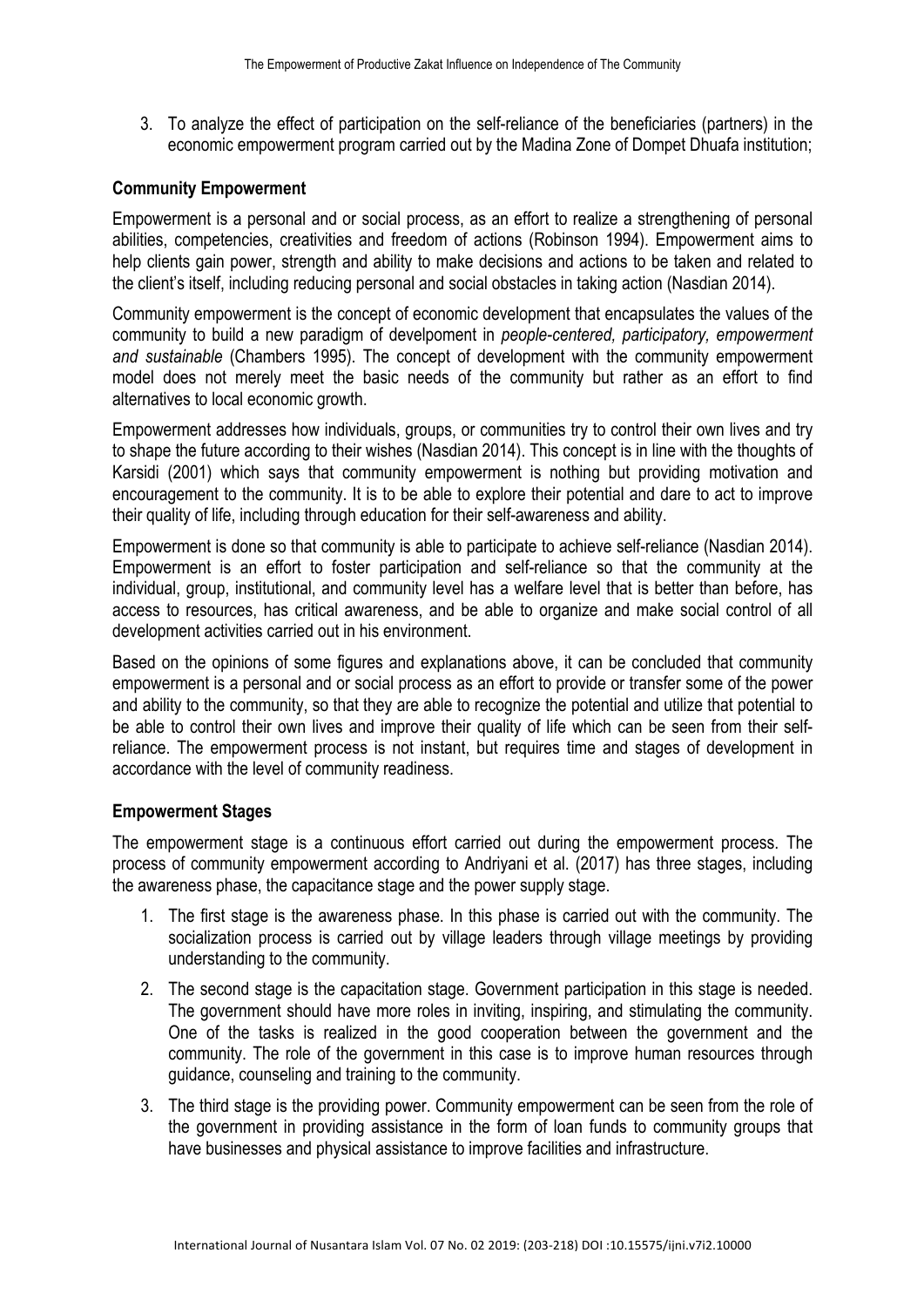Community empowerment is essentially to help the community to recognize their potential and to use this potential to control their lives and improve their quality of life. The quality of people's lives can be seen from their independence. Empowerment is done so that community members are able to participate to achieve independence. Nasdian (2014) states that "*the empowerment is a road to participation*"; it means that empowerment will provide a way for the community to participate in a program.

# **Participation**

Participation is someone who joins a social group to take part in the activities of their community, outside of work or their own profession (Mardikanto 2010). Nasdian (2014) said that participation is an active process, initiatives are taken by the community members themselves, guided by their own ways of thinking, by using tools and processes (institutions and mechanisms) that they can assert control effectively.

Salam (2010) quoted from Arnstein (1969) suggesting the classification of community participation in planning into eight steps or levels based on the power level granted to the community. Arnstein stated that in planning work organized and funded by the government, basically eight levels could be identified, namely *(1) manipulation, (2) therapy, (3) information, (4) consultation, (5) placation, (6) partnership, (7) delegated power, and (8) citizen control.*

The lowest clarification (1) and (2) are not participation, but the community is only used as an object of an activity. The next three classifications (3), (4), (5), are the degree of "appreciation" or "tokenism", which is when the public has been invited to talk about their desires and ideas, but the decision taken is in the hands of the government. Classifications (6), (7) and (8) are at the core of Arnstein's ideas about community participation in the degree of power of the community already contains the division of rights, responsibilities, and authority between the community and the government. Furthermore, with the ability of community members to participate, it is hoped that the community can achieve independence, which can be categorized as intellectual independence, material independence, and management independence.

# **Community Independence**

Independence in the concept of community empowerment is the level of progress that must be achieved so that the community can build and maintain its survival based on its own strength in a sustainable manner (Noor 2011). The main consequences and responsibilities in development programs through the empowerment approach are empowered people. The intended strength can be seen from the physical and material aspects, economic, institutional, cooperation, intellectual strength and joint commitment in applying the principles of empowerment (Sumardjo 1999).

Independence grows because of participation in an empowerment. Nasdian (2014) categorizes independence into three parts, namely:

1. Intellectual independence

Intellectual independence is the basic formation of autonomous knowledge by the community that allows them to cope with finer forms of domination that arise outside the control of that knowledge. The meaning of intellectual independence according to Marliati et al. (2010) is the ability to use land, time, and opportunities to increase productivity and income, the ability to make rational decisions, the ability to solve problems, and others. Anwar (2009) defines intellectual independence as a person's ability to think critically and systematically.

2. Material independence

Material independence is the productive ability to meet basic material needs as well as reserves and mechanisms to be able to survive in times of crisis. Marliati et al. (2010)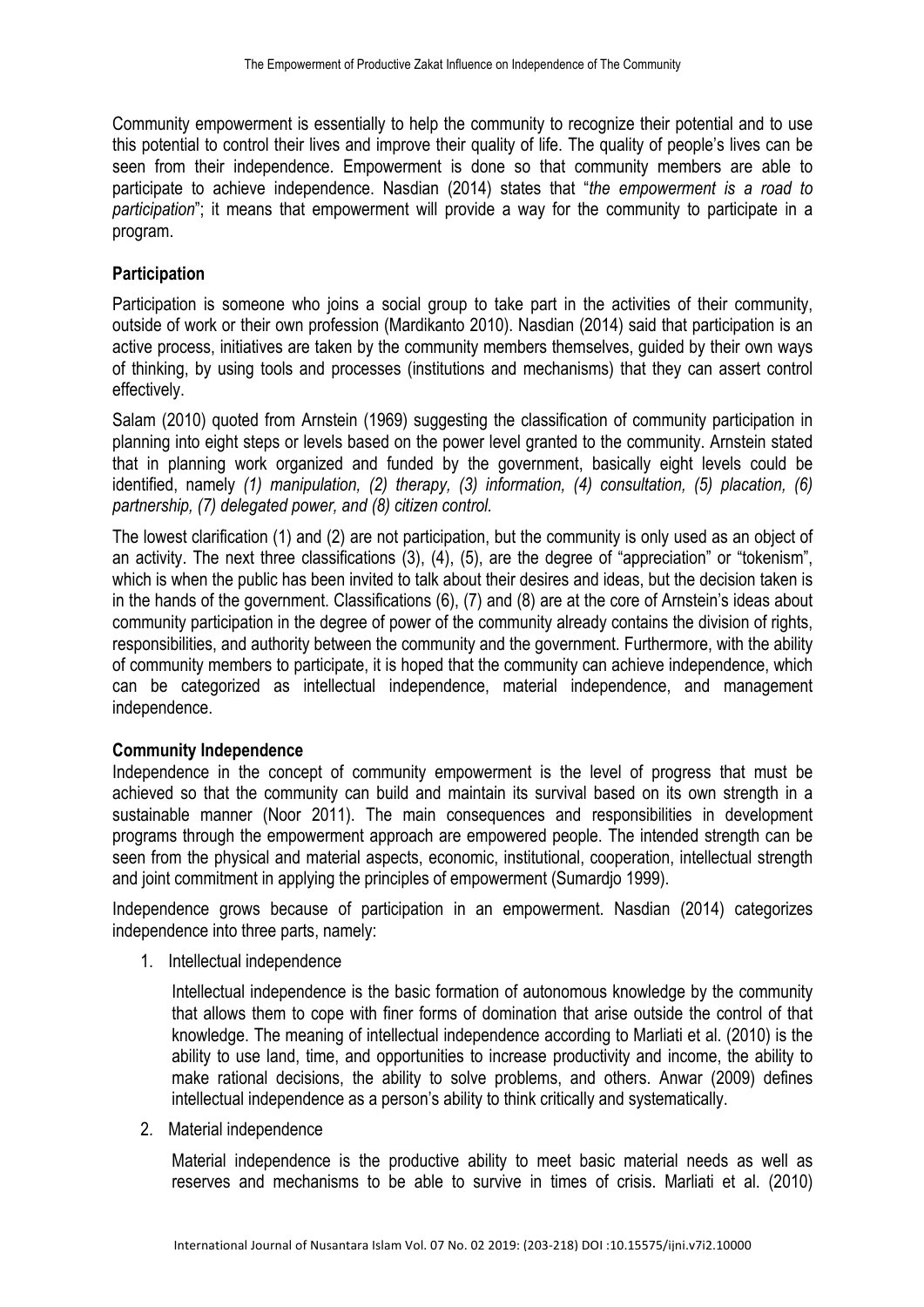describes material independence as an ability to invest in business development and be able to meet basic needs. In the other side, Anwar (2009) defines material independence as the ability to meet the needs of clothing, food, shelter, and property. Independence according to Anwar (2009) will be achieved with assistance that can help increase income through a community-based micro business and individuals, and supported by the presence of a cooperative.

3. Management independence

Management independence is an autonomous ability to foster self, undergo, and manage collective activities so that there is a change in their life situation. Marliati et al. (2010) defines management independence as the ability to make plans, carry out accroding to plans, evaluate, and apply efficient principles. Anwar (2009) describes management independence from community institutions. Management independence can be achieved through organizing in groups, for example through good financial management, cooperation with partners, clear work systematics. Based on the explanation, it can be concluded that the management independence is the ability to make plans, carry out according to plan, evaluate the business, good financial management, and clear work systematic in running the business.

#### **Productive Zakat**

Zakat is one of the five strategic instrumental values. It is very influential on human and community economic behavior and general economic development (Sartika 2008). Zakat also functions as a source of socio-economic funding for Muslims. Zakat has a strategic role in efforts to reduce poverty or economic development. According to the term of zakat, it means the obligation of a Muslim to issue a net value of wealth that is sufficient for one Nisab, given to mustahiq zakat (receiver of zakat) with some predetermined conditions (Fuadi 2016). One of the verses of the Qur'an that discusses about zakat is in Surat At-Taubah verse 60 whose translation is as follows:

*"The alms are only for the poor and the needy, and those who collect them, and those whose hearts are to be reconciled, and to free the captives and the debtors, and for the cause of Allah, and (for) the wayfarer; a duty imposed by Allah. Allah is Knower, Wise."*

Based on the socio-economic perspective, Sartika (2008) states that zakat can develop into a social concept, namely the concept of how humans should carry out social life including the economic forms. The term productive zakat is intended so that some zakat funds can be channeled with productive patterns, in addition to be distributed in the form of consumption to eight recipients of zakat (Nurlaila 2013). One of the characteristics of the productive zakat program is the existence of an assistance pattern for the mustahiq (receiver of zakat) (Pratama 2015).

### **Theoritical Framework**

The empowerment program carried out by Madina Zone. It aims to form an independent community by utilizing the potential of the community itself. This empowerment is done by channeling zakat funds for productive activities or called productive zakat. Through the efforts of assistance, direction and training, it is hoped that the beneficiaries can achieve independence.

Empowerment in the distribution of productive zakat funds can be seen from three parts (Andriyani et al. 2017). The success of an empowerment program can be achieved if there is a participation in each of the empowerment processes. The level of community participation can be seen from the eight levels of empowerment participation (Arnstein 1969). The concept of empowerment is closely related to independence. Independence according to Nasdian (2014) is grouped into intellectual independence, material independence, and management independence.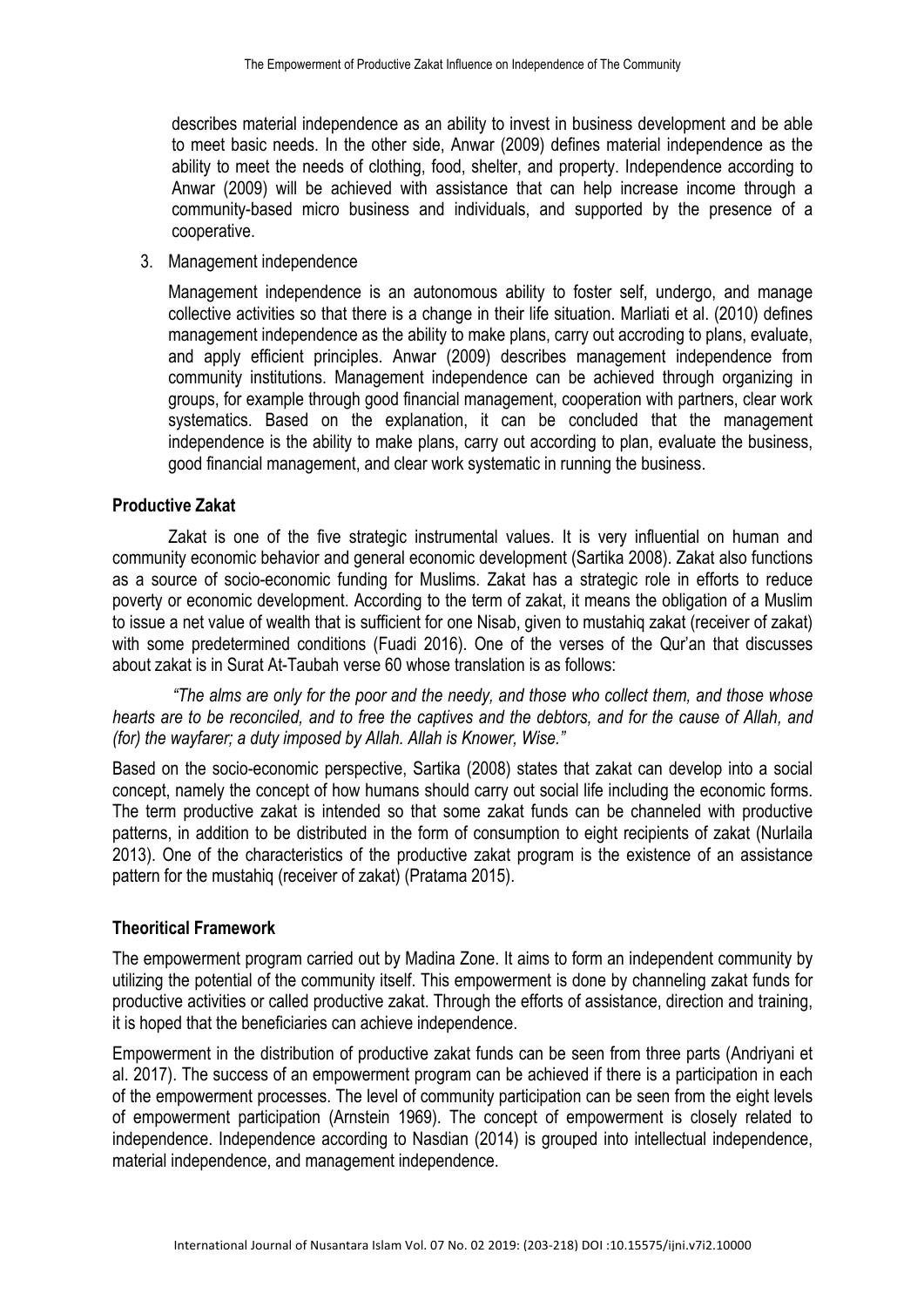| X<br>Level of<br><b>Empowerment</b><br>(Andriyani et al. 2017):<br>Awareness stage<br>Capacity building<br>stage<br>3. Power supply stage | <b>Level of Participation</b><br>(Arnstein 1969):<br>1. Community control<br>2. Transfer of power<br>3. Partnership<br>4. Reassurance<br>5. Consultation<br>6. Information<br>7. Therapy<br>Manipulation<br>8. | Z<br><b>Level of Community</b><br>Independence<br>(Nasdian, 2014):<br>Intellectual independence<br>Material independence<br>3. Management independence |
|-------------------------------------------------------------------------------------------------------------------------------------------|----------------------------------------------------------------------------------------------------------------------------------------------------------------------------------------------------------------|--------------------------------------------------------------------------------------------------------------------------------------------------------|

Caption :

: Influential

Figure 1: The framework of thinking of the empowerment efefects on community independence.

# **Hypothesis**

Based on the framework that has been designed, the hypothesis in this study are as follows:

- 1. It is suspected that there is an influence between the level of empowerment and the level of community participation.
- 2. It is suspected that there is an influence between the level of community participation and the level of community independence.

### **B. METHOD**

### **Research Approach**

This study uses a quantitative approach. Quantitative approach is used to test theoretical or hypothetical hypotheses (Effendi and Tukiran 2014). The quantitative approach in this study was carried out by survey research methods. Before being tested in the field, validity and reliability tests are first performed. Validity and reliability tests were carried out in the same location by taking as many as 10 respondents. This research was also supported by collecting qualitative data through in-depth interviews. The results obtained from in-depth interviews are recorded in the field notes and used to strengthen the deeper answers obtained from the quantitative approach. Quantitative data were obtained using a questionnaire given to respondents; while qualitative data were obtained, using indepth interview questions to informants namely managers, heads of "program divisions", program assistants from the Madina Zone of Dompet Dhuafa, and heads of Jampang Village.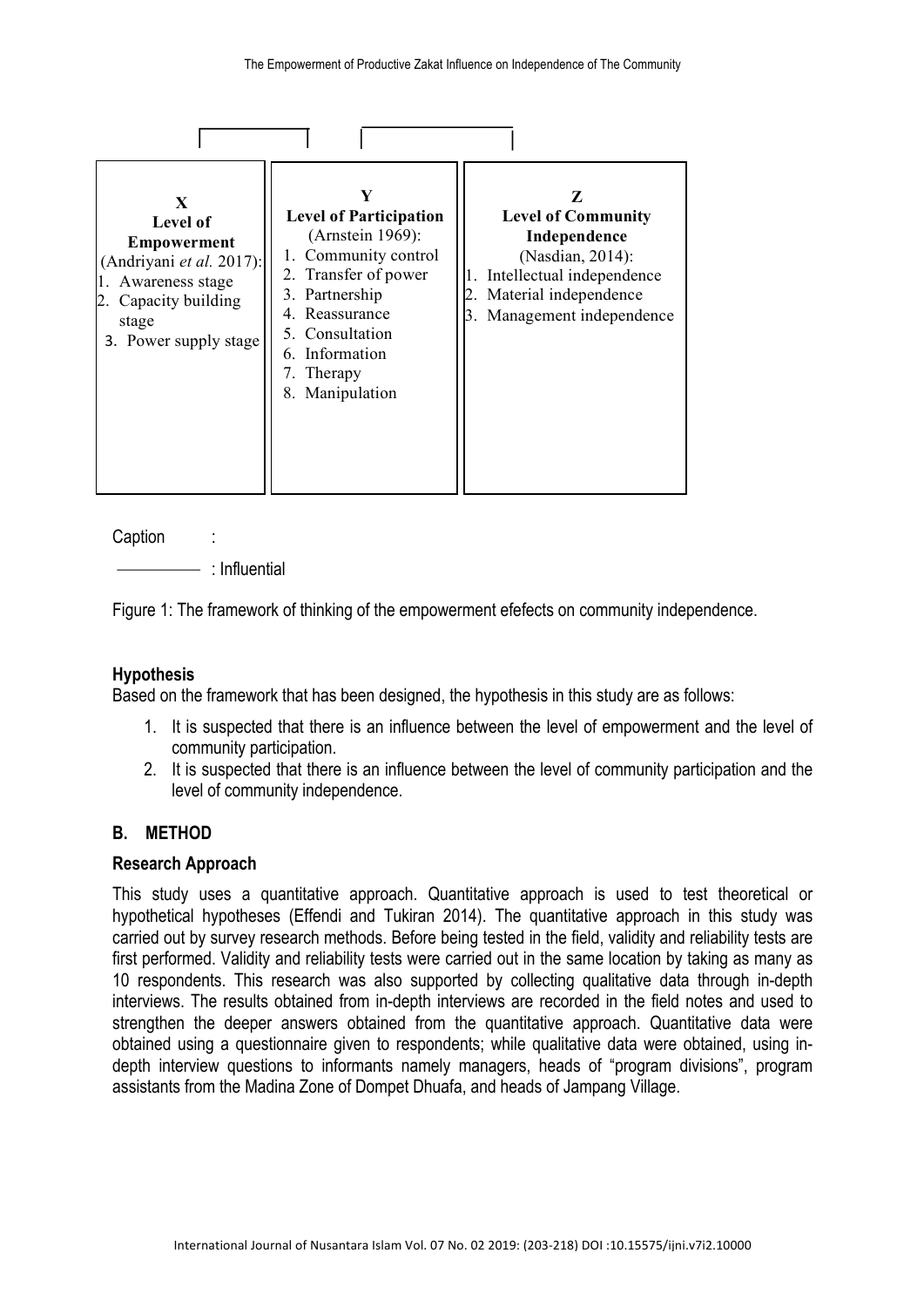# **Research Location and Time**

Research on the effect of empowerment on community independence was carried out in Jampang Village, Kemang District, Bogor Regency, West Java. The selection of research sites was carried out deliberately (purposive) by considering the following matters:

- 1. Madina Zone of Dompet Dhuafa is one of the institutions implementing the empowerment program in Bogor Regency.
- 2. Madina Zone was made a pilot institution for empowerment programs.

The implementation of research activities will be carried out within a period of nine months from January 2019 to September 2019. This research includes the preparation of research proposals, colloquium submission of proposals, improvement of research proposals, data collection, processing and analysing data, writing thesis report drafts, pick test, trial thesis, and thesis report improvement.

## **Data Types and Data Collecting Techniques**

The data needed in this study is primary data and secondary data. Primary data were obtained directly using questionnaires, in-depth interview question guides, and field observations at the study site. The in-depth interview questions guide to selected informants is used to retrieve data that corroborates the data from the questionnaire. Whereas secondary data retrieval is obtained through literature studies from various scientific sources such as scientific journals, articles, theses, dissertations, books, profile of Madina Zone of Dompet Dhuafa, RKAT Madina Zone, and previous studies. Validity and reliability tests will be conducted on ten respondents before the research is carried out. Reliability tests were carried out using the *Alpha-Cronbach* method. Quantitative data collection is done by using a questionnaire given to respondents, while in-depth interview questions to selected informants.

## **Determination of Respondent and Informant Techniques**

Subjects taken in this study were respondents and informants. Respondents are to get quantitative data meanwhile informants are used to get qualitative data. The populations in this study are beneficiaries or commonly referred to as partners in the Madina Zone of Dompet Dhuafa economic empowerment program. The sample framework in this study was 40 individuals of beneficiaries from the Madina Zone of Dompet Dhuafa economic empowerment program. The unit of analysis used is individuals. The number of samples taken in this study was 30 respondents. Respondents in this study were determined by the *simple random sampling method*. In this study, a simple random sampling method was used because there were only forty people in the population, and ten of them were respondents for the validity and reliability tests. Therefore, from that number, thirty members of the population were chosen to be respondents, and the numbers are the minimum amount in a quantitative study that can be processed.

Informants are those who provide true and complete information about this research. The selection of informants in this study was carried out deliberately (purposive) consisting of managers, heads of "program divisions", program assistants from the Madina Zone of Dompet Dhuafa, and heads of Jampang Village.

### **The Techniques of Processing and Analysing Data**

This study has two types of data that are processed and analyzed, namely quantitative data and qualitative data. Quantitative data obtained through questionnaires that have been filled out by respondents will be entered into *Microsoft Excel 2010*, and then presented in the form of frequency tables and cross tabulations. Furthermore, to see the effect between variables, a linear regression test was performed using the *Statistical Application for Social Science* (SPSS) 16.0 *for Windows*. Qualitative data is used to support quantitative data through three stages of reducting data, making description,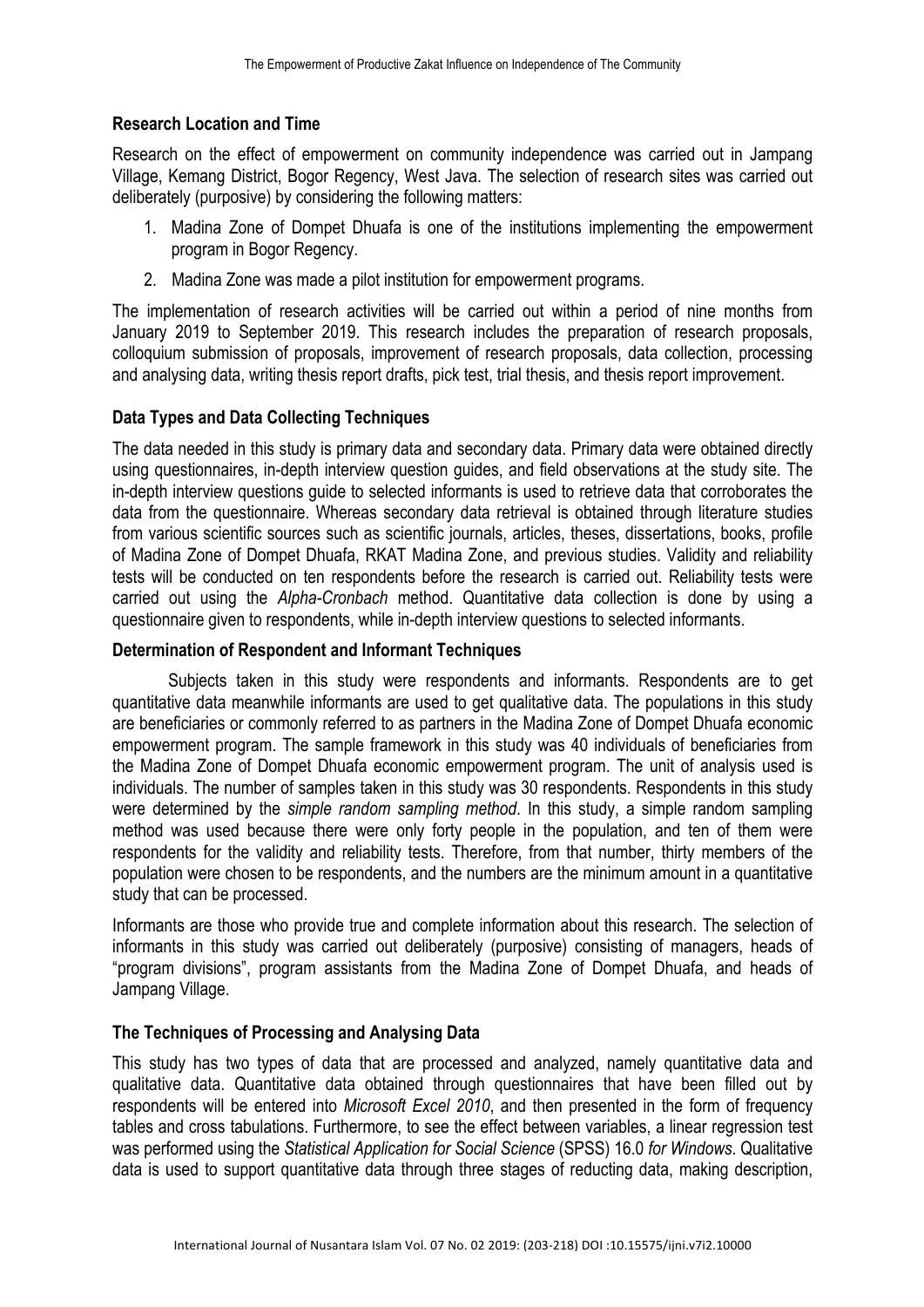presenting data, and drawing conclusions to strengthen research results. The first stage is reducting data, which starts with the selection and simplification of data from in-depth interviews, observations, and document studies. The second stage is making description, presenting data by compiling all information and data obtained into a series of words that are easy to read into the report as quotes and narratives. The third stage is verification, which is a conclusion from the results that have been processed at the reduction stage to support quantitative data.

# **C. RESULT AND DISCUSSION**

### **General Overview of Madina Zone of Dompet Dhuafa**

Madina Zone is a part of Dompet Dhuafa under the foundation's management, and acts as a productive waqf manager and technical implementer. Madina Zone of Dompet Dhuafa was built on 3.6 hectares of land in Jampang Village, Kemang District, Bogor Regency. The construction of the Madina Zone began on January 7, 2009. The Madina Zone was established with the concept of a growing and integrated area with a foundation of Islamic values that is *rahmatan lil alamin* (a mercy to all creation) with the aim of forming the empowered and independent community.

All programs carried out by Madina Zone use zakat funds. They carry out programs in various fields of life consisting of economics, education, health, and culture. The Madina Zone was formed with all the real reasons for the importance of an integrated area that is able to demonstrate work with an integrated awareness that is not only driven by financial capability, but also with a set of planned and measured service work, and has a noble mind.

The vision of Madina Zone of Dompet Dhuafa is the realization of an integrated, empowered and worldwide Madina Zone area through the management of ZISWAF (Zakat, Infaq, Giving Alms, and Endowments) in 2020. The missions of the Madina Zone of Dompet Dhuafa Institution are:

- 1. Optimizing the role of the Madina Zone as an integrated area coordinator,
- 2. Creating empowered people through integrated programs,
- 3. Making model of the international ZISWAF management area,
- 4. Realizing the worldwide of Jampang silat village.

The purpose of the Madina Zone of Dompet Dhuafa is to glorify and improve the welfare as many people as possible through community empowerment in the Madina Zone empowerment area and to make Madina Zone as the best empowerment model.

### **Overview of Research Respondents**

The respondents in this study were 30 people who were the beneficiaries (Madina Zone partners). Respondents in this study were spread in four districts namely Kemang District, Parung District, Tajur Halang District, and Ciseeng District. Respondents in the study also have different types of businesses, namely home-based businesses, healthy snack businesses, selling in Madina Zone canteens, mushroom businesses, tofu businesses, and blacksmith businesses.

Based on the total research respondents of 30 people, the majority of respondents were female by 70 percent, and the majority was in the 30-50 years age group, which was 76.7 percent. The respondent's inclination of 36.7 percent had the last level of education namely senior high school, 33.3 percent of elementary school graduates and the rest of them did not attend school and diploma graduates (D3). All respondents in this study were married and 66.7 percent had more than four members in families. The tendency of respondents as much as 66.7 percent had an income of about two to five million and the average business in the food sectors. Most of the models obtained by respondents were once, namely 60 percent, two until three times as much as 36.7 percent, and only one respondent received funding more than three times. The amount of funds received by respondents also various depending on the needs in their businesses. There are 46.7 percent of respondents received funds of one to five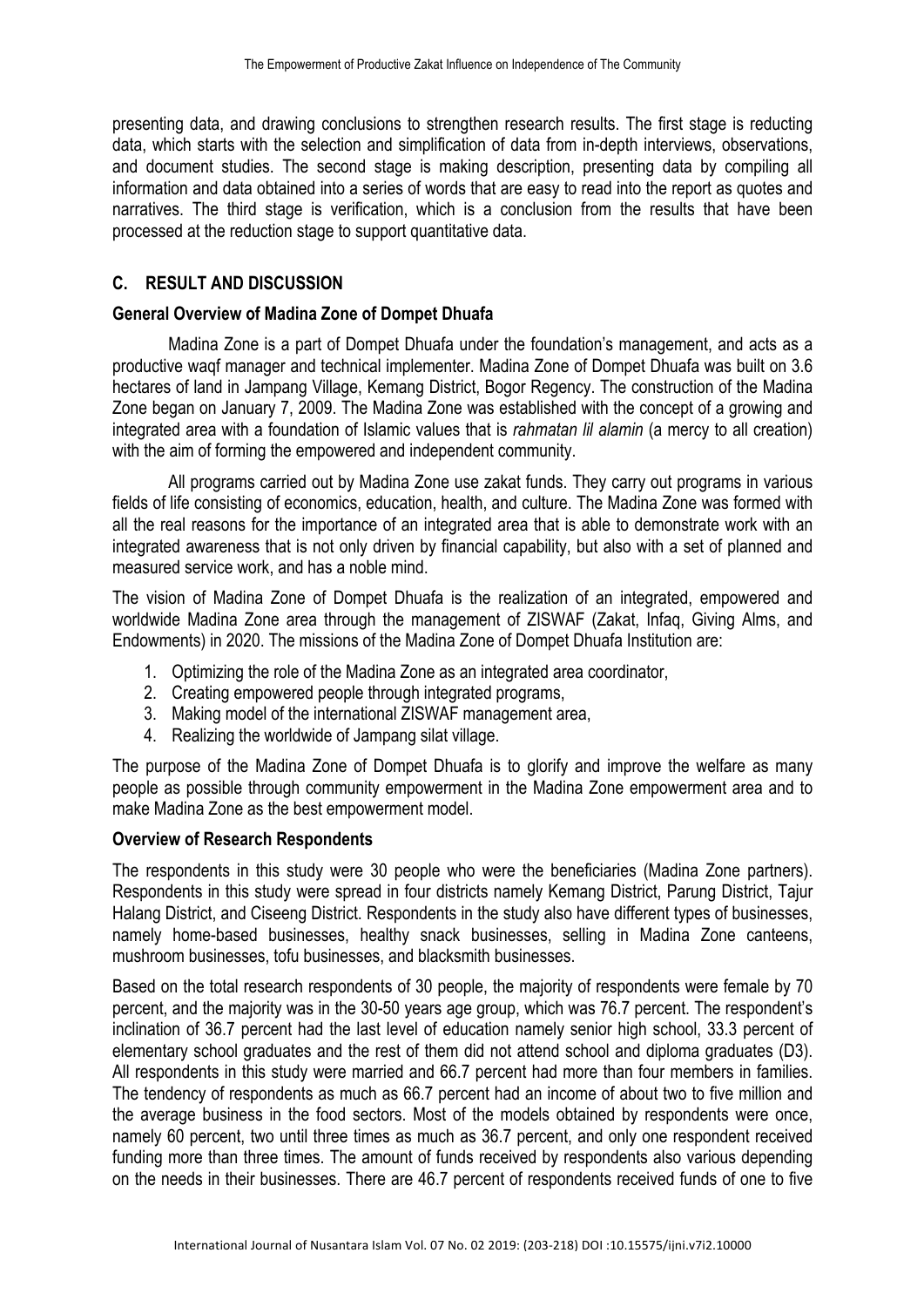million. Funds obtained by respondents ranging from Rp 200,000 to Rp 60,000,000 with two different systems, namely grants and loans.

# **THE ECONOMIC EMPOWERMENT OF MADINA ZONE OF DOMPET DHUAFA**

The economic empowerment carried out by the Madina Zone of Dompet Dhuafa begins with the granting and lending of business funds to partners. Before economic empowerment is carried out, there are several stages undertaken by the Madina Zone, namely:

- 1. Conduct program planning based on the program planning matrix
- 2. Program planning per region
- 3. Socialization to the community
- 4. Mapped programs and regions will be developed
- 5. Analysis of potential beneficiaries
- 6. Formation of groups
- 7. Routine guidance

The empowerment level undertaken by the Madina Zone of Dompet Dhuafa is relatively high. According to Andriyani, there are three stages carried out, namely the awareness phase, the capacitance stage, and the power supply stage. The empowerment results in the Madina Zone of Dompet Dhuafa economic program indicate that the empowerment undertaken is quite high at 96.7 percent. After the economic empowerment, there are some changes occur in various aspects, including awareness, network, knowledge, income, and management. The measurement results at the awareness stage showed that 96.7 percent were classified as high, it means that the awareness process carried out by Madina Zone was already effective, it gives the high awareness of beneficiaries. Awareness conducted by the Madina Zone of Dompet Dhuafa is through socialization to the potential beneficiaries. The socialization was carried out face-to-face to introduce economic programs, including the systematic implementation of the program, the benefits, and the stages that must be carried out. The capacitance stage also showed a high result of 96.7 percent. Capacity building conducted by Madina Zone is conducting some trainings and activities, and the most important thing is the facilitator who assists each beneficiary in an intense manner. The power supply phase, which included financial assistance, energy, physical facilities and motivation, showed high results at 100 percent. All beneficiaries receive business funds in different amounts per beneficiary. The amount provided by Madina Zone is adjusted to the needs of the beneficiary's business, and is based on decisions between the two parties. The power assistance provided by Madina Zone is in the form of Madina Zone participation in marketing its partner products. There are some physical facilities assistance given, namely, facilitating some equipments that can be borrowed by partners to run their businesses, such as a seasoning mixer, oilfiltering machine, and so on. Madina Zone also always monitors the business run by its partners.

The economic empowerment carried out by the Madina Zone of Dompet Dhuafa provides a change in the economic aspects of the beneficiaries program. Based on the interviews results with informants and respondents in this study, here are some changes that emerged after the existence of the Madina Zone of Dompet Dhuafa economic program:

- 1. The majority of the community around the Madina Zone only knows the type of work that already exists. Now, people are aware that they have the potential to be developed into a business and can make money. Therefore, people are motivated to have a business without relying on outsiders.
- 2. The communities between villages are not so connected to each other so that those who have businesses have information coverage and a narrow network. Today, the Madina Zone economic program often brings beneficiaries from different villages, thereby expanding network and information access.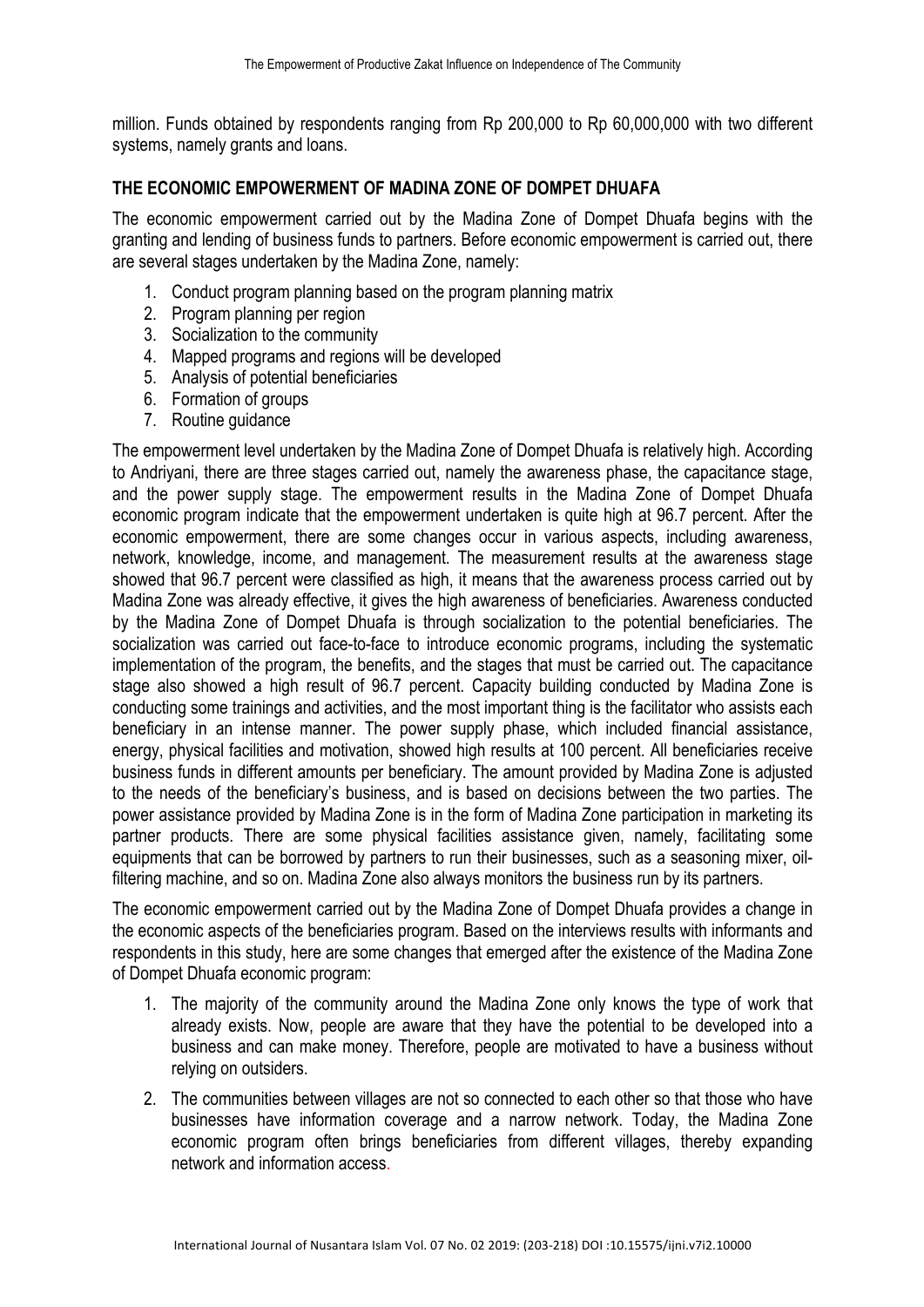- 3. The businesses run by beneficiaries armed only with the knowledge they have. Now, through the training, workshops, exhibitions and activities in economic programs, the beneficiaries have new and broader knowledge both knowledge related to their business and general knowledge.
- 4. Homemakers who do not have a job or business only depend on the husband's income. Now, homemakers are educated to be able to have a business, so that they can earn income that can help meet their needs.
- 5. Some respondents previously had a group business, but it was managed with poor management, such as in terms of production, finance, marketing, and so on. Now, beneficiaries who already have a business group, have increased their capacity so that they are able to improve management in running their businesses, such as clear group structures, tasks division, marketing management, financial management, and so on.

# **PARTICIPATION OF BENEFICIARIES (PARTNERS) IN THE ECONOMIC EMPOWERMENT PROGRAM OF MADINA ZONA OF DHUAFA DOMPET**

Participation in the context of development has the meaning of cooperation between the people and the government in planning, implementing and developing the results (Soetrisno 1995). Implementation of empowerment programs will not be achieved without good participation from the community. Arnstein (1969) classified the levels of participation into eight levels namely manipulation, therapy, informing, consulting, calming, partnership, delegation of power, and community control. The levels are classified again into three, namely the level of manipulation and therapy is the degree of non-participation. The levels of informing, consulting, and calming are degrees of appreciation and levels of partnership, delegation of power, and community control, are degrees of realization of participation. As many as 24 respondents or 80 percent of all respondents indicated the degree of realization of participation, and as many as 20 percent indicated the degree of appreciation or tokenism. There are six respondents who showed a degree of appreciation were partners who rarely and never even participated in training and activities carried out by the Madina Zone of Dompet Dhuafa. They only borrow funds from the Madina Zone without being involved in activities organized by the Madina Zone.

Participation in this study looks at how beneficiaries are involved in economic empowerment programs that consist of involvement in socialization regarding the distribution of funds and about activities during the empowerment program, involvement in program implementation, to involvement in evaluation and monitoring. This refers to the thinking of Cohen and Uphoff (1977) which divides participation into the decision making stage, the implementation stage, the outcome enjoyment stage, and the evaluation stage.

According to Cohen and Uphoff (1977), the decision-making stage was realized by community participation in meetings. Before giving funds, Madina Zone first provides information to potential beneficiaries. This socialization is carried out face-to-face with potential beneficiaries, so that all beneficiaries can get a clear explanation. This socialization discussed many things, it is especially about the amount of funds and potential beneficiaries would run the business planning. The socialization is carried out in large groups, thoset are socialization regarding the systematic disbursement of funds. The next stage after the socialization is the disbursement of loan funds and training.

The training provided by Madina Zone varies according to the needs of partners. Partners who have a healthy hawker business receive training in the form of wares hygiene and financial management. The training on cleanliness of food stalls, food hygiene and financial management was also provided to partners involved in the Madina Zone canteen. They also received training on photography for photos of food products for sale, and English training. Photography training is also given to partners who have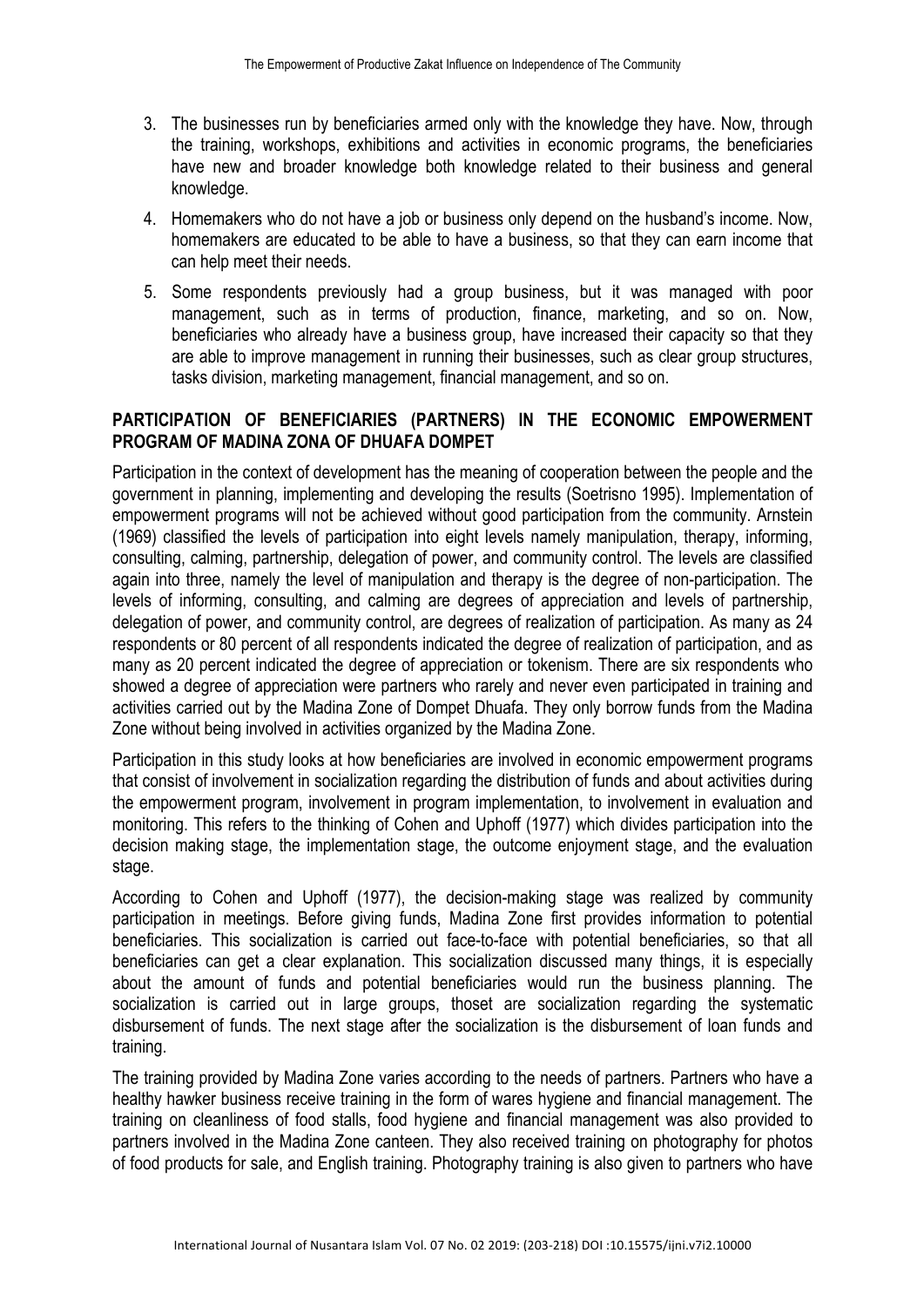a home business. The intended home-based business is a partner that produces a product in its own home.

There are various products produced by Madina Zone partners, such as herbs, cassava chips, banana chips, catfish chips, shredded catfish, potato chips, wet cakes, and so on. The partners who produce herbal medicine are given training by going to school in herbal schools for one week where the material providers are those who are experts in the herbal world. Besides herbal school, his product was also tested for two months to improve its quality. The Madina Zone directly controls this. Another homebased business is the production of chips. The types of products to be made by partners are determined solely by the partners concerned, without compulsion from the Madina Zone. Partners who have a chip business receive training in the form of photography, financial management, PIRT permit training, halal permits, packaging training, and marketing. This training was not only carried out in the Madina Zone location, but also through activities with agencies such as the Industry and Trade Office, and the UMKM Office. Zona Madina is also involved in evaluation and monitoring program. Companions from the Madina Zone visit their partners regularly at least once a month. During the visit, the facilitator monitors how the business is being carried out by its partners. The partner also participates in providing information about the condition of its business and provides feedback in the form of providing input and suggestions to the Madina Zone if necessary.

#### **THE EFFECT OF EMPOWERMENT THROUGH PARTICIPATION OF BENEFICIARIES (PARTNERS) OF THE MADINA ZONE OF DOMPET DHUAFA**

Karsidi (2001) says that community empowerment is nothing but giving motivation and encouragement to the community to be able to explore their potential and dare to act to improve their quality of life, among others through education for their self-awareness and ability. Empowerment is done so that community members are able to participate to achieve independence (Nasdian 2014). The results showed that statistically empowerment affected participation significantly. This is due to the statistical tests showing the t value of 4.769, which indicates higher than t table used in this study, is 2.048. The regression equation for empowerment factors that affect the participation of respondents in the Madina Zone of Dompet Dhuafa economic empowerment program is as follows:

$$
Y = -3,051 + 2,023 X
$$

Information: Y: Participation

X: Empowerment

Y variable is the dependent variable that is the level of participation. Variable X is empowerment. This regression equation means that participation is influenced by an empowerment rate of 2,023. This means that every 1% increase in the value of empowerment, the value of participation increases by 2,023.

Based on the test results, the effect of empowerment with participation shows a significant effect with a sig value smaller than 0.05 that is equal to 0,000. Empowerment regression coefficient value has a positive value of 2.023; it means that each addition of one percent empowerment value, the value of participation increases by 2.023.

The Madina Zone of Dompet Dhuafa economic program is carried out with an empowerment model that includes funding, training, coaching, and various activities. Empowerment is carried out with a variety of activities and coaching that makes the community participate in each activities. Nasdian (2014) says that the starting point for participation is to decide, act, and then they reflect the action as a conscious subject. Based on the results of interviews with informants and respondents in this study, the following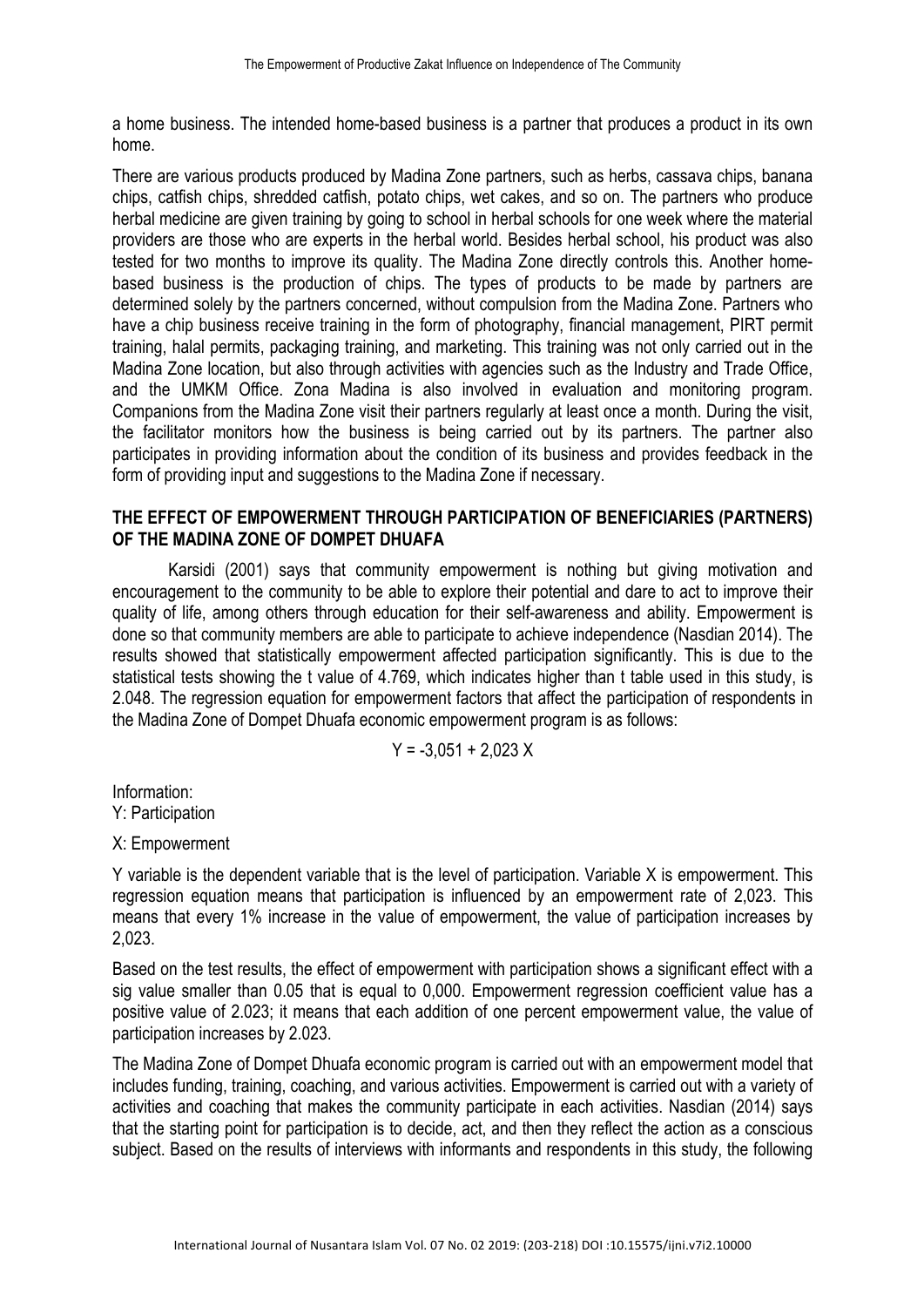are some changes in partners' participation before and after the Madina Zone of Dompet Dhuafa economic program:

- 1. The beneficiaries are not familiar with Madina Zone so they are not involved in program planning, especially economic programs. Now, beneficiaries are familiar with Madina Zone and know that there are economic programs that can help them, so they are directly involved in the planning process.
- 2. The beneficiaries are struggling with the group, so they only contribute their thoughts to the group. Now, beneficiaries are not only contributing ideas and being involved in their groups, but they are already involved in the Madina Zone economic program, which is also wider because they have relationships with other partners.
- 3. The benefits can only be felt by members of the group. Now, the benefits of the program are felt not only by group members, but also by Madina Zone.
- 4. The implementation of the evaluation is limited to its internal capabilities. Now, the evaluation for the business has involved to the Madina Zone, it means the feedback process is better and if there are problems in the business, it can be solved more effectively.

### **THE INDEPENDENCE OF BENEFICIARIES (PARTNERS) OF THE MADINA ZONE OF DOMPET DHUAFA IN THE ECONOMIC EMPOWERMENT PROGRAM**

Independence in the concept of community empowerment is the progress level that must be achieved so that the community can build and maintain its survival based on its own strength in a sustainable manner (Noor 2011). The group independence can be seen from various aspects, one of them is the higher income and social capabilities. An independent person or group is no longer dependent on other parties out of the internal (Dwirayani 2015).

The results showed that all respondents in this study had a high level of independence. According to Nasdian's opinion (2014), that independence is categorized into three parts, namely intellectual independence, material independence, and management independence. The meaning of intellectual independence according to Marliati et al. (2010) is the ability to use land, time, and opportunities to increase productivity and income, the ability to make rational decisions, the ability to solve problems, and others. In this study, it is analyzed how the beneficiaries run their businesses related to the use of time and funds; manage needs, opportunities, and how to solve problems. The results showed that the intellectual independence of the beneficiaries was classified in the high category. The business carried out by the beneficiaries is run entirely by them, and external parties such as the Madina Zone are only helping them. The beneficiaries of productive zakat have different businesses. Each has their own time and knowledge in starting their businesses.

The utilization of funds by partners is determined based on the needs in running their business. Mushroom and tofu businesses use Madina Zone funds for asset procurement. Whereas healthy snacks and home-based businesses allocate funds for the procurement of tools and materials. The results also showed that the material independence of productive beneficiaries was relatively high. The results showed that as much as 90 percent of respondents were classified as having high material independence, and 10 percent were classified as moderate. Respondents whose material independence is moderate, they stated that the income earned could not cover the family's living needs. This is because the results of their effort are not too high, in their family, there are children who are still in school so that their income is allocated for education funds, and this is quite burdensome. Respondents whose material independence is high are beneficiaries whose economic condition has improved since they owned a business. Based on the study results, respondents acknowledged that the existence of productive zakat from the Madina Zone was very beneficial for them. There are some respondents who initially did not have any business, but after there was a productive zakat program,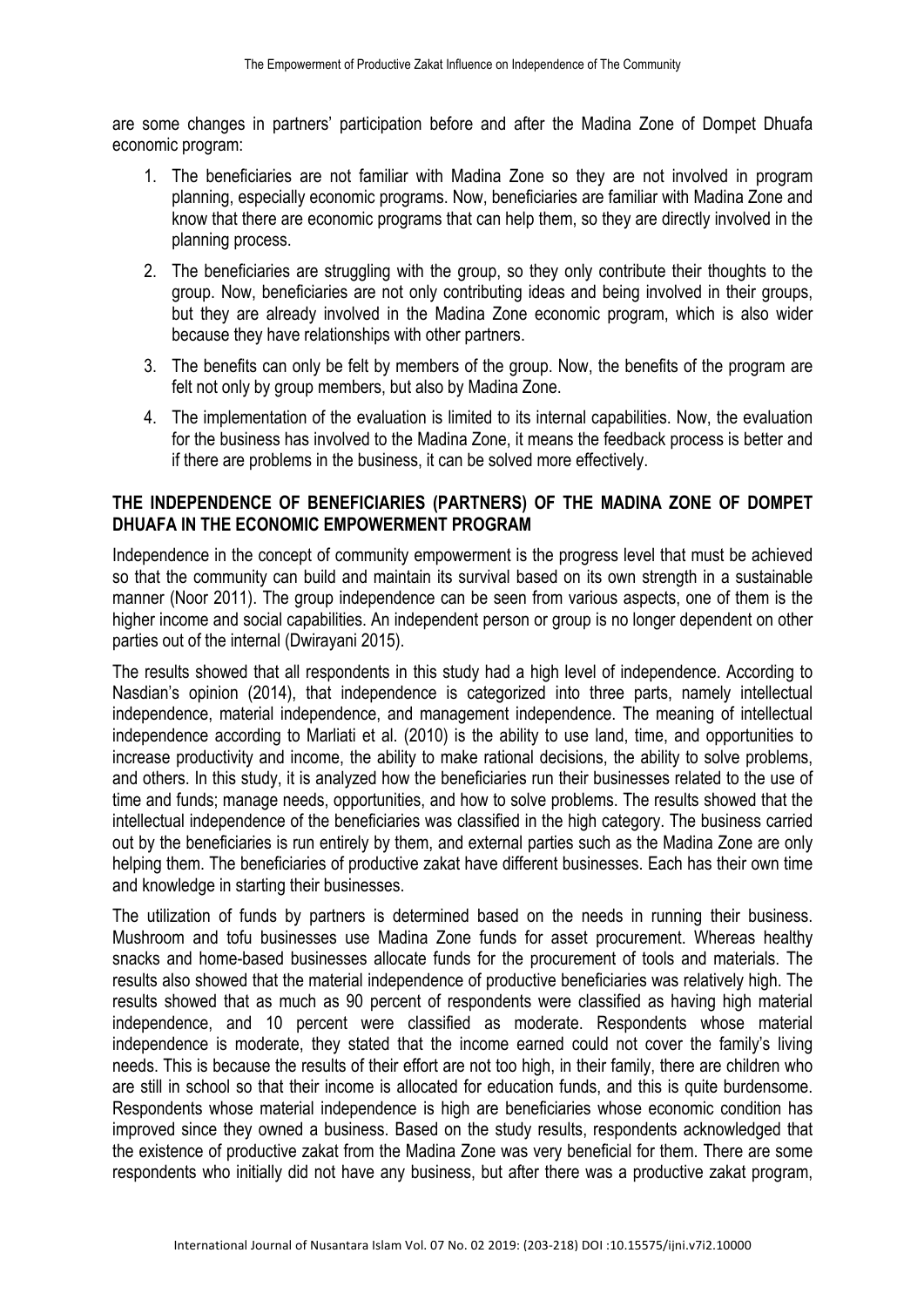they followed the program and training until now, they are able to have their own businesses. There are also those who initially joined in a business group, but the management is not good so the results are not optimal. After there was an economic empowerment program from the Madina Zone, they admitted that it was very helpful and could improve the previous conditions.

The results of this study also indicate that the independence of the respondents' management is relatively high. Marliati et al. (2010) defines management independence as the ability to make plans, carry out based on plans, evaluate, and apply efficient principles. In this study, the independence of respondent management is seen from how respondents plan and carry out their business activities, how financial management, how to evaluate, and coordination in their business activities. Some beneficiaries say that the management of their businesses has not changed a lot from the past until now. These respondents said that the success and failure of the business they run depends on themselves.

## **THE EFFECT OF PARTICIPATION ON INDEPENDENCE OF BENEFICIARIES (PARTNERS) OF THE MADINA ZONE OF DOMPET DHUAFA**

Nasdian (2014) says that empowerment is done so that community members are able to participate to achieve independence. The results showed that statistically empowerment affected participation significantly. This is due to the statistical tests showing the value of t arithmetic of 3.571 that indicates higher than t table used in this study is 2.048. The regression equation for participation factors that influence the independence of respondents in the Madina Zone of Dompet Dhuafa economic empowerment program is as follows:

$$
Y = 22,134 + 0,125 X
$$

Information: Y: Independence X: Participation

The Y variable is the dependent variable, which is the independence level. The variable X is participation. This regression equation means that independence is influenced by the participation level of 0.125. This means that every 1% increase in the value of participation, the value of independence increases by 0.125.

Based on the test results, the effect of participation with independence in appendix 3 can be seen that the effect of participation on independence in this research is significant because it has a sig value less than 0.05 that is equal to 0.001. The value of the participation regression coefficient has a positive value of 0.125, which means that for each addition of one percent of the participation value, the independence value increases by 2,023.

Based on the information from respondents and informants in the study, the following concludes some changes in the independence of beneficiaries before and after receiving an economic empowerment program:

- 1. Some effort that were run before participating in the Madina Zone economic program, it is only equipped by their own knowledge, while nowadays the beneficiaries get knowledge that was not previously known so as to increase their creativity.
- 2. Some partners are initially only homemakers who have no income. Nowadays, they have their own income and do not depend on the husband's income.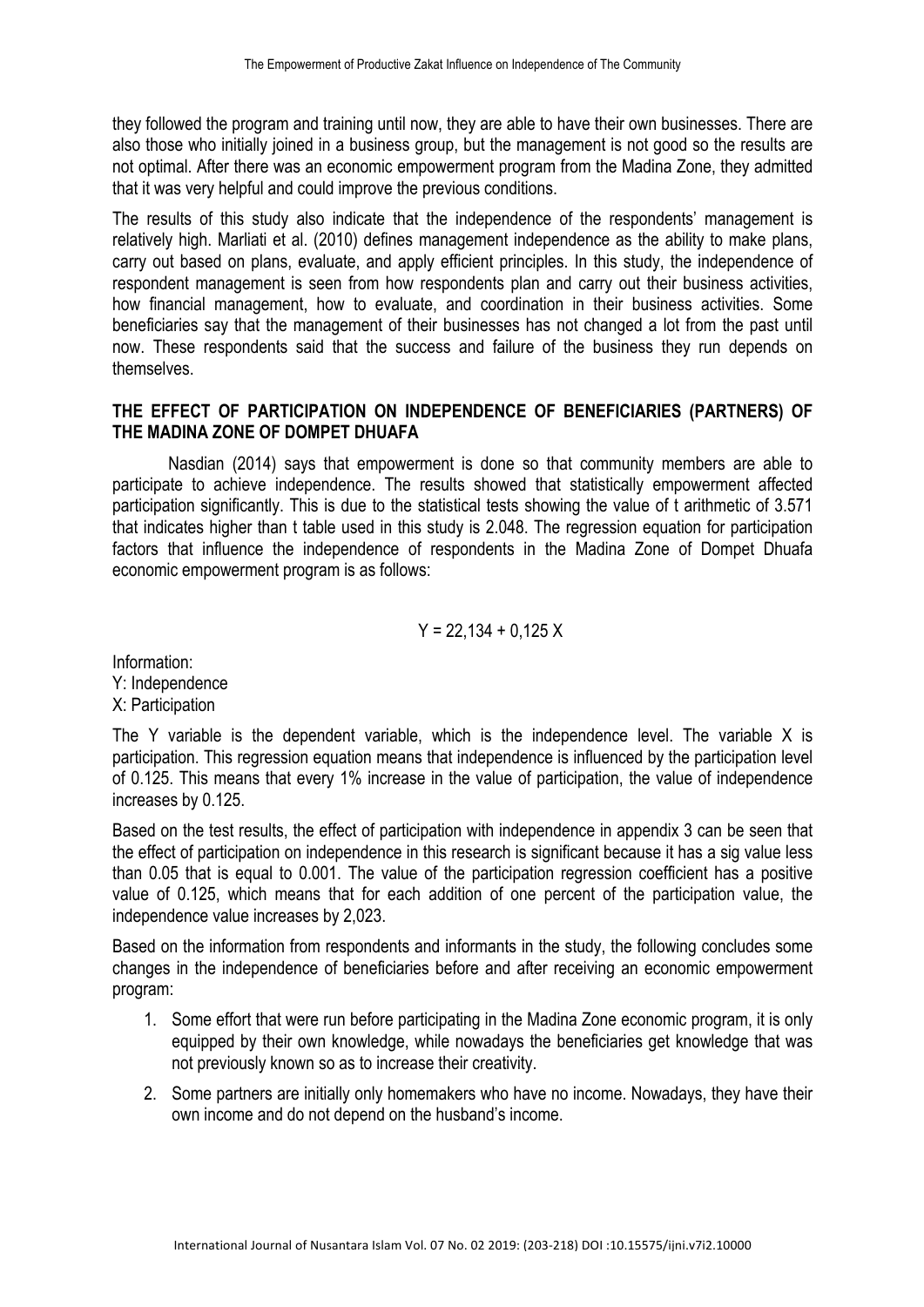3. Initially, business partners in the form of groups do not have good management skills. Nowadays they are able to manage businesses and groups better, for example management in the types of products to be produced, marketing targets, financial management, and so on.

## **D. CONCLUSIONS**

Based on the research results, the following conclusions are obtained:

- 1. Economic empowerment carried out by the Madina Zone of Dompet Dhuafa consists of three stages, namely the awareness stage, the capacity building stage, and the power supply stage. The field study results stated that the stages of empowerment were in the high category. This program is carried out by providing good training and assistance to achieve high partner capacity, as well as facilitated funds, energy assistance, physical facilities, and motivation so that partners are able to empower their own potential through economic ventures.
- 2. Empowerment carried out by Madina Zone of Dompet Dhuafa has a significant influence on the participation of beneficiaries. This shows that empowerment is considered important for beneficiaries. Therefore, the beneficiaries actively participate in activities in economic empowerment in the Madina Zone of Dompet Dhuafa.
- 3. The participation level of productive zakat beneficiaries in the Madina Zone of Dompet Dhuafa has a significant influence on the level of independence. Beneficiary participation starts from socialization, implementation, until evaluation influences through knowledge, income, network, and so on.

### **Suggestions**

Based on the research results, there are a number of suggestions that can be used as input for consideration:

- 1. There is a need for more creative capacitance that is able to involve all partners without being constrained by subjective reasons.
- 2. Based on the results of this study, it appears that some partners do not really need financial assistance from the Madina Zone. For this reason, in the future Madina Zone needs to improve planning more effectively so that the empowerment program undertaken is not misplaced.
- 3. The increasing creativity of the community should be able to compete in the global area. For this reason, training provided by Madina Zone of Dompet Dhuafa should be able to create partners who are able to develop, not only in the local area but also in the national level by cooperating various stakeholders who are sustainable with the target of empowerment program achievements in the economic field.

### **REFERENCES**

Amalia, Mahalli K. 2012. Potensi dan peranan zakat dalam mengentaskan kemiskinan di Kota Medan. *Jurnal Ekonomi dan Keuangan*. 1 (1): 70-87. [diunduh 25 Februari 2019]. Tersedia pada: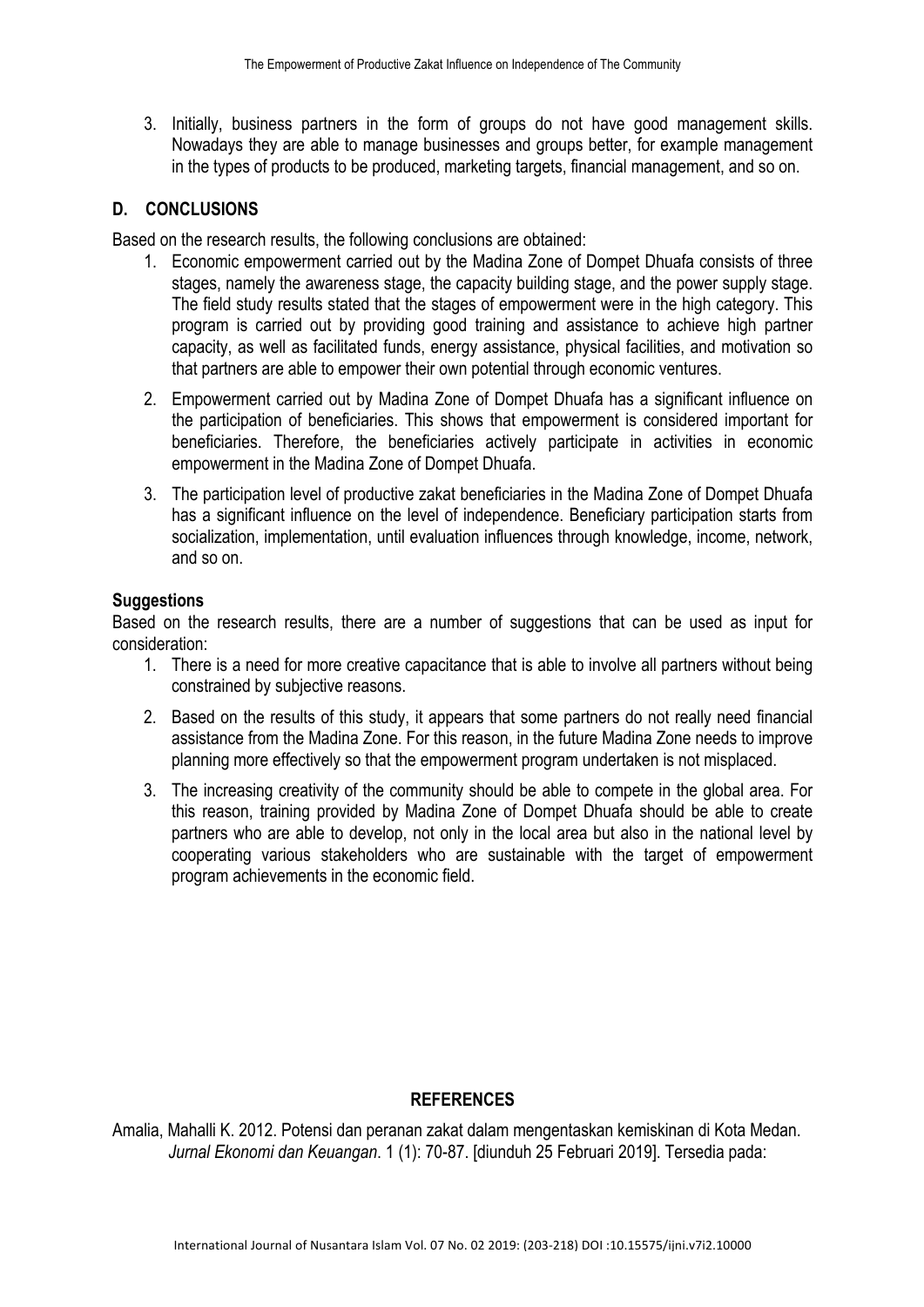https://222.neliti.com/publications/14869/potensi-dan-peranan-zakat-dalam-mengentaskankemiskinan-di-kota-medan.

- Andriyani AAI, Martono E, Muhammad. 2017. Pemberdayaan masyarakat melalui pengembangan desa wisata dan implikasinya terhadap ketahanan sosial budaya wilayah (Studi di Desa Wisata Penglipuran Bali). *Jurnal Ketahanan Nasional*. 9(1); 71-79. [diunduh 8 Januari 2019]. Tersedia pada: https://doi.org/10.22146/jkn.18006.
- Anwar MS. 2009. Arti kemandirian untuk sebuah perubahan. [Internet]. [diunduh 25 Februari 2019]. Tersedia pada: https://ddsumsel.org/arti -kemandirian-untuk-sebuah-perubahan/.
- [BPS] Badan Pusat Statistik. 2018. Jumlah Penduduk dan Laju Pertumbuhan Penduduk menurut Kabupaten/Kota di Porvinsi Jawa Barat, 2010, 2016, dan 2017. [Internet]. [diunduh 29 September 2018]. Tersedia pada:

https://jabar.bps.go.id/publication/2018/08/16/d8b96de222796402938666e4/provinsi-jawabarat-dalam-angka-2018.html.

- [BPS] Badan Pusat Statistik. 2018. Garis Kemiskinan dan Jumlah Penduduk Miskin di Kabupaten Bogor, 2010-2017. [Internet]. [diunduh 29 September 2018]. Tersedia pada: https://bogorkab.bps.go.id/publication/2018/08/16/bdef1d026493e5275090e32f/kabupatenbogor-dalam-angka-2018.html.
- Dwirayani D, Hapsari H, Sendjaja TP. 2015. Analisis faktor-faktor yang berpengaruh terhadap tingkat kemandirian petani mangga gedong gincu. *Jurnal Ilmu Pertanian dan Peternakan*. 3 (1): 23- 32. [diunduh 26 September 2018]. Tersedia pada: http://www.unma.ac.id/jurnal/index.php/AG/article/viewFile/387/366.
- Fuadi. 2016. Model dan peranan lembaga zakat. *Jurnal Akad*. 1 (1): 104-119. [diunduh 10 Desember 2018]. Tersedia pada: http://ojs.serambimekkah.ac.id/index.php/akad/article/view/22.
- Girsang LJ. 2011. Faktor yang Mempengaruhi Partisipasi Masyarakat dalam Kegiatan Perbaikan Jalan (Kasus: Program Nasional Pemberdayaan Masyarakat (PNPM) Mandiri Perdesaan di Desa Megamendung, Bogor) [Skripsi]. [diunduh 30 Februari 2019]. Tersedia pada: https://fdokumen.com/document/faktor-yang-memengaruhi-partisipasi-masyarakat-dalamkegiatan-2015-09-03.html.
- Hamzah, Hasanah N. 2012. Faktor-faktor yang mempengaruhi kemandirian anggota kelompok (mustahiq zakat) pada program pemberdayaan masyarakat di Desa Sukadamai Komplek Budi Agung Tanah Sereal Bogor. Jurnal Kajian Pendidikan Umum. 10(1): 40-58. [diunduh 26 September 2018]. Tersedia pada: http://repository.ipb.ac.id/handle/123456789/74524.
- Karsidi R. 2001. *Paradigma Baru Penyuluhan Pembangunan dalam Pemberdayaan Masyarakat*. Bogor (ID): Penerbit Pustaka Wirausaha Muda.
- Kholiq A. 2012. Pendayagunaan zakat, infak dan sedekah untuk pemberdayaan ekonomi masyarakat miskin di Kota Semarang. *Jurnal Riptek*. 6(1): 1-7. [diunduh 26 September 2018]. Tersedia pada: http://bappeda.semarangkota.go.id/v2/wp-

content/uploads/2013/12/4.Exsecutive\_Summary\_final\_zakat-Repaired.pdf.

- Mardikanto T. 2010. Konsep-Konsep Pemberdayaan Masyarakat. Surakarta [ID]: UNS Press.
- Marliati, Sumardjo, Pang SA, Tjitropranoto P, Saefuddin A. 2010. Faktor-faktor yang berpengaruh terhadap kemandirian petani tanaman pangan beragribisnis di Kabupaten Kampar, Proinsi Riau. *Jurnal Forum Pasca Sarjana.* 33 (3): 221-228. [diunduh 27 Februari 2019]. Tersedia pada: http://jurnal.ipb.ac.id/index.php/forumpasca/article/view/4984.
- Nasdian FT. 2014. *Pengembangan Masyarakat*. Jakarta (ID): Yayasan Pustaka Obor Indonesia.
- Noor M. 2011. Pemberdayaan masyarakat. *Jurnal Ilmiah CIVIS*. 1 (2): 87-99. [diunduh 2018 Desember 19]. Tersedia pada: http://journal.upgris.ac.id/index.php/civis/article/view/591.
- Nurlaila, Hasnita N. 2013. Tingkat keberhasilan program pendayagunaan zakat produktif pada Baitul Mal Provinsi Aceh. *Jurnal SHARE*. 2 (2): 170-187. [diunduh 3 November 2018]. Tersedia pada: https://www.google.co.id/url?sa=t&source=web&rct=j&url=http://jurnal.ar.raniry.ac.id/index.php/